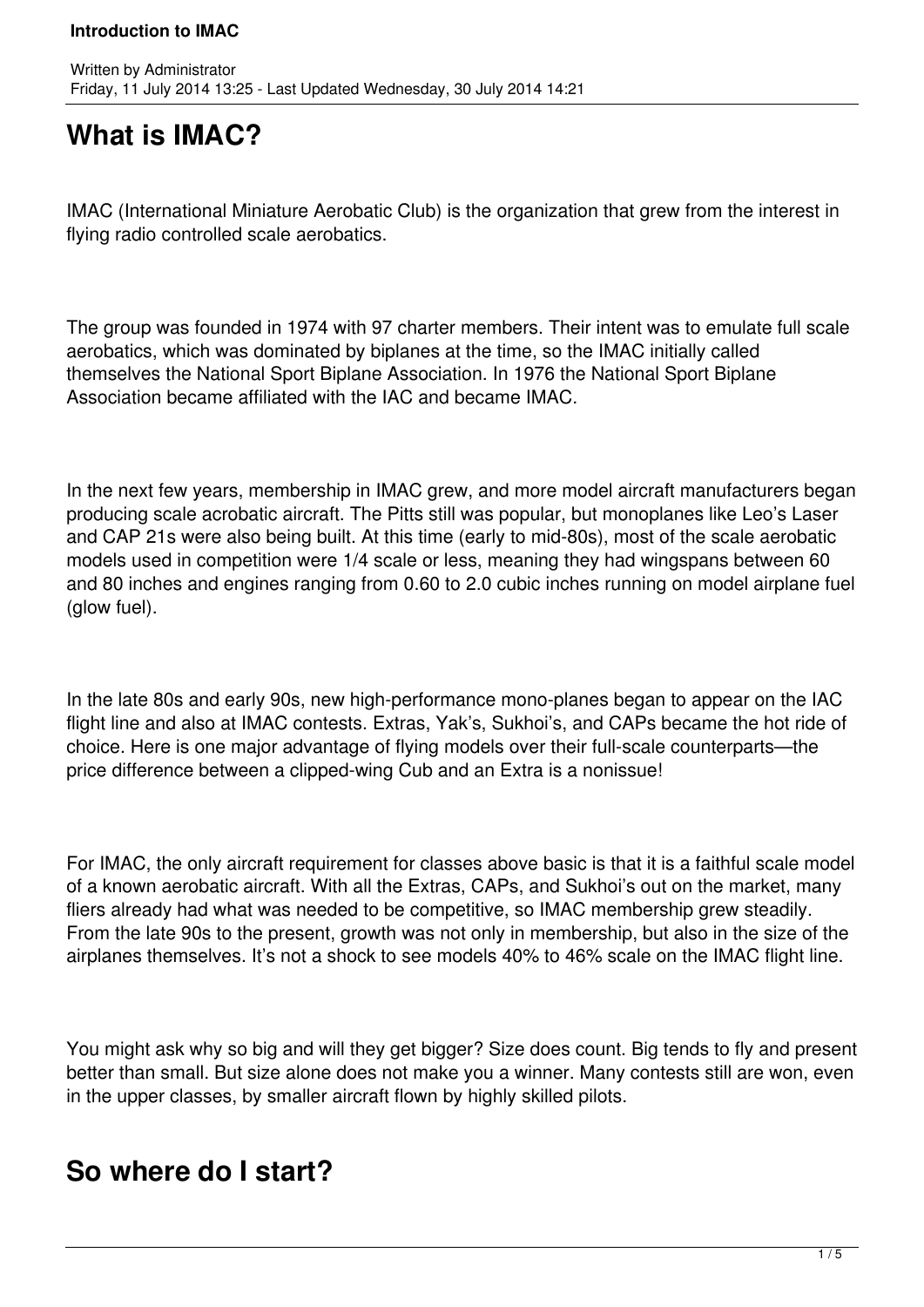Unlike most other disciplines of RC flying, when flying IMAC you can use any plane you like while competing in the basic class.

There are however a few aspects of your plane that you must take into consideration, the main aspect is the capability of the aircraft to do hammerheads and rolls.

You must also consider the power of the plane. Your plane should be able to fly a vertical up line without dramatic loss of power.

## **How do I set my plane up the best to start?**

This is a very simple process but is better rewarded with the more work and time you put into it.

Every plane and how people like them is totally different but the following settings should be a reasonable benchmark as to not have a plane that is hard to control.

### **Start with:-**

**Elevator**

Low: 8-10 degrees

High: 14 degrees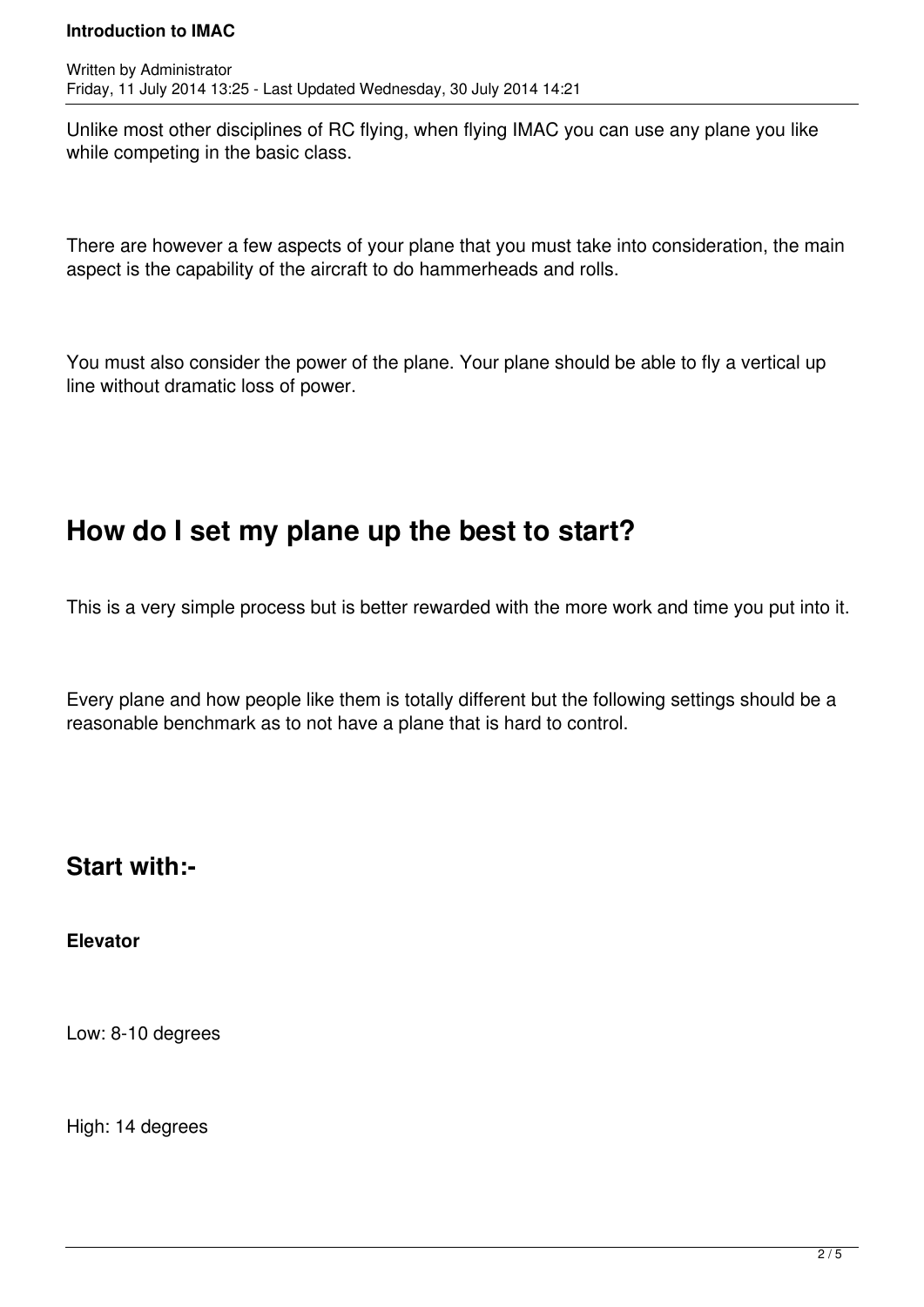Exponential: 30%

#### **Rudder**

Low: 25 degrees

High: 35 degrees

Exponential: 40%

#### **Aileron**

Low: 16 degrees

High: 18 degrees

Exponential: 30%

Once you have set your plane up to a manageable amount you can begin the trimming process.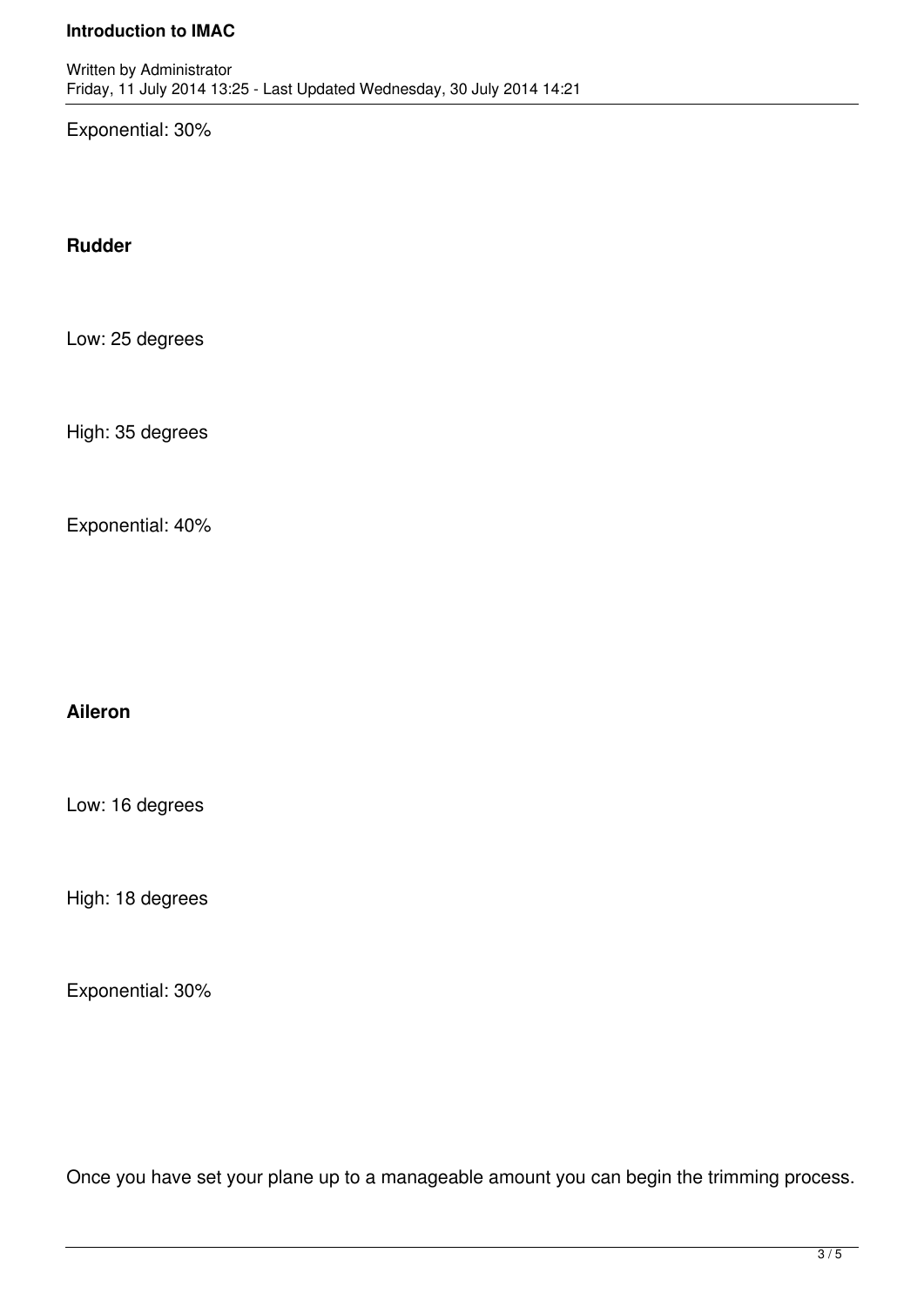Trimming is ALL about reducing pilot load by making a plane fly straighter.

Peter Goldsmith who is a well-known and highly skilled Australian RC Aerobatic pilot wrote a detailed article on how to trim your plane. This information was then tabled and put into a trimming chart for ease of printing and taking to the field.

Trim your plane one step at a time from step 1 through to 10 to complete the trimming process.

You can download the trim chart as well as an article explaining Peter's process in the "Downloads" section under "Self Help". There is also another, similar article in there by Rich Fletcher.

## **How do I fly IMAC?**

You must fly all manoeuvres in sequence with no break in between manoeuvres. Do not worry about your plane flying too far to the left or right of you as the sequence give's you manoeuvres which will have you flying back towards the centre of your flying area.

To start your sequence you must indicate that you are beginning your sequence. This can best be done by saying "in the box". Vice versa when you are exiting after your last manoeuvre you can say "out of the box".

IN the "Self Help" category of the Downloads section on this site is a 2014 Basic Judging Guide, which is designed to indicate how it should be judged. It's also a detailed guide on how each manoeuvre of the 2014 Basic sequence should be flown. It will guide you step by step on how to fly each manoeuvre in the sequence and also what you will be judged on while doing so. It can also be accessed directly by using the menu on the right.

Try your hardest to keep your plane tracking on a straight line and the manoeuvres will point you in the right direction.